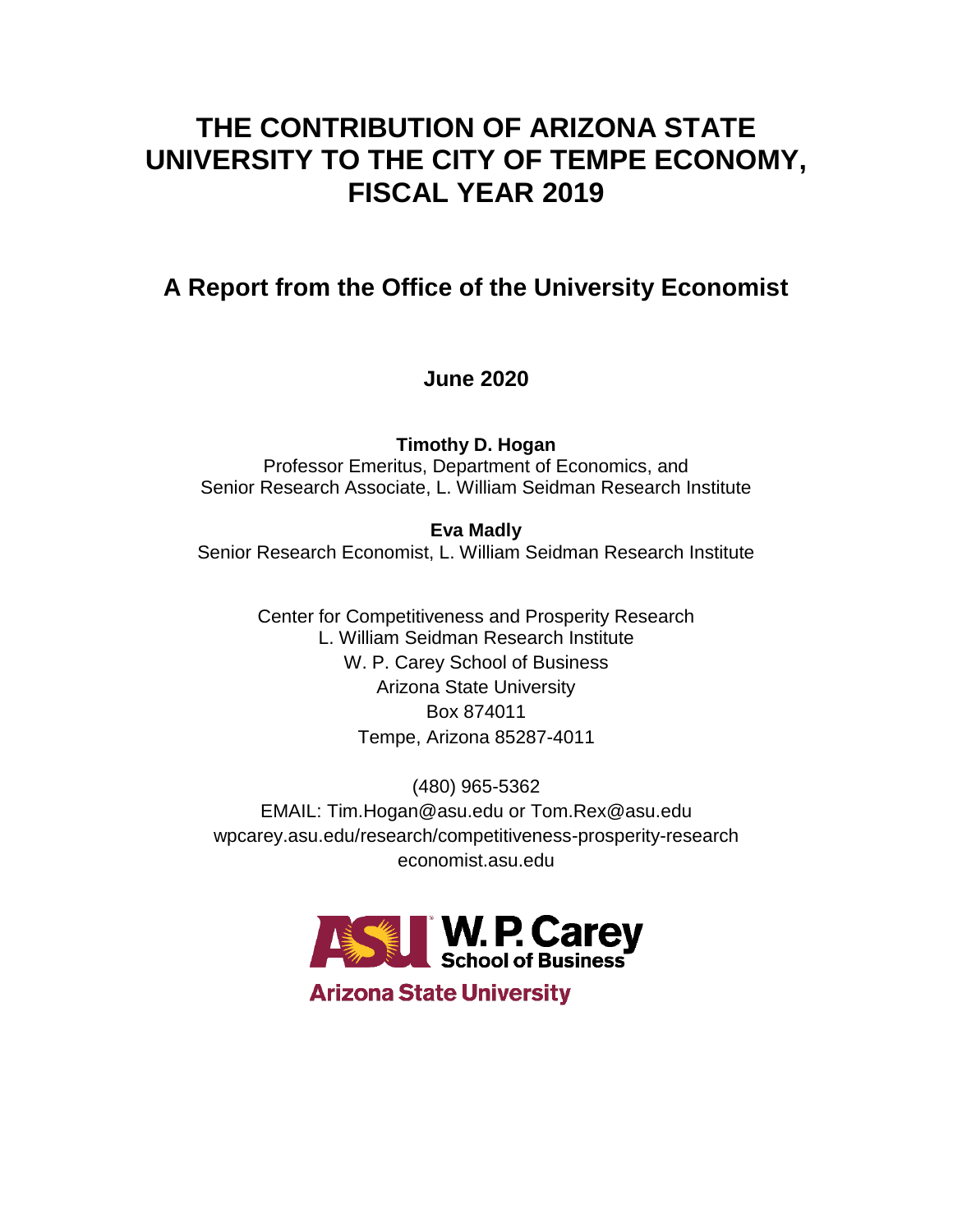## **SUMMARY**

This report provides an assessment for fiscal year (FY) 2019 of the economic contribution of Arizona State University to the city of Tempe. Estimates are presented for the jobs and incomes that are supported in the Tempe economy by the spending of the university, its employees, and its students. This economic impact analysis estimates the contribution of the entire university, not just the Tempe Campus, to the city's economy and gives an indication of how much larger the city of Tempe economy is because of ASU.

In FY 2019, the total unduplicated headcount enrollment at all four metropolitan ASU campuses was 73,000 students, with a total enrollment of 111,000 including online students. The university employed 26,000 faculty, staff, and students with a total payroll of \$1.4 billion, and total nonpayroll expenditures by the university during FY 2019 were \$2.5 billion.

Based on this economic impact analysis, when all economic interdependencies are accounted for, the overall economic contribution to the city of Tempe of the combined impacts of spending by the university, its employees, and its students in FY 2019 totaled more than 26,000 jobs, \$1.6 billion in labor income, and \$2.2 billion in gross city product.

## **ECONOMIC IMPACT ANALYSIS**

The purpose of an economic impact analysis of a university is to measure the contribution that the university makes to local area jobs and incomes through its own spending and the spending of students, faculty, staff, and visitors. What are referred to as "direct" impacts are the jobs and incomes provided by the university itself and by businesses that supply goods and services purchased by the university, its students, and its employees. In economic impact analysis, estimates are also made of so-called "multiplier effects" that arise through backward linkages between industries and from additional rounds of consumer spending generated throughout the economic impact process.

Estimates of the economic impact of ASU were made using a city of Tempe-specific version of IMPLAN, an input-output model used widely by researchers throughout the United States. Impacts refer to jobs and incomes generated somewhere in the city. Impacts are reported for three economic variables: gross city product, labor income, and employment. Gross city product (the local equivalent of gross domestic product) is a broad measure of income consisting of employee compensation, proprietor income (self-employed income), property income, and indirect business taxes. Labor income is the sum of employee compensation and proprietor income. Employment is a count of both full- and part-time jobs. Table 1 provides a summary of results of the analysis.

### **UNIVERSITY EXPENDITURES**

The ASU Tempe Campus directly affected the Tempe economy with almost 15,000 full- and part-time employees and a payroll of \$1.1 billion in FY 2019. Another way in which ASU directly affects the city's economy is by purchasing goods and services from Tempe businesses. Nonpayroll expenditures associated with the Tempe Campus totaled \$654 million in FY 2019. These purchases directly accounted for 4,370 jobs, \$223 million in labor income, and \$337 million in gross city product.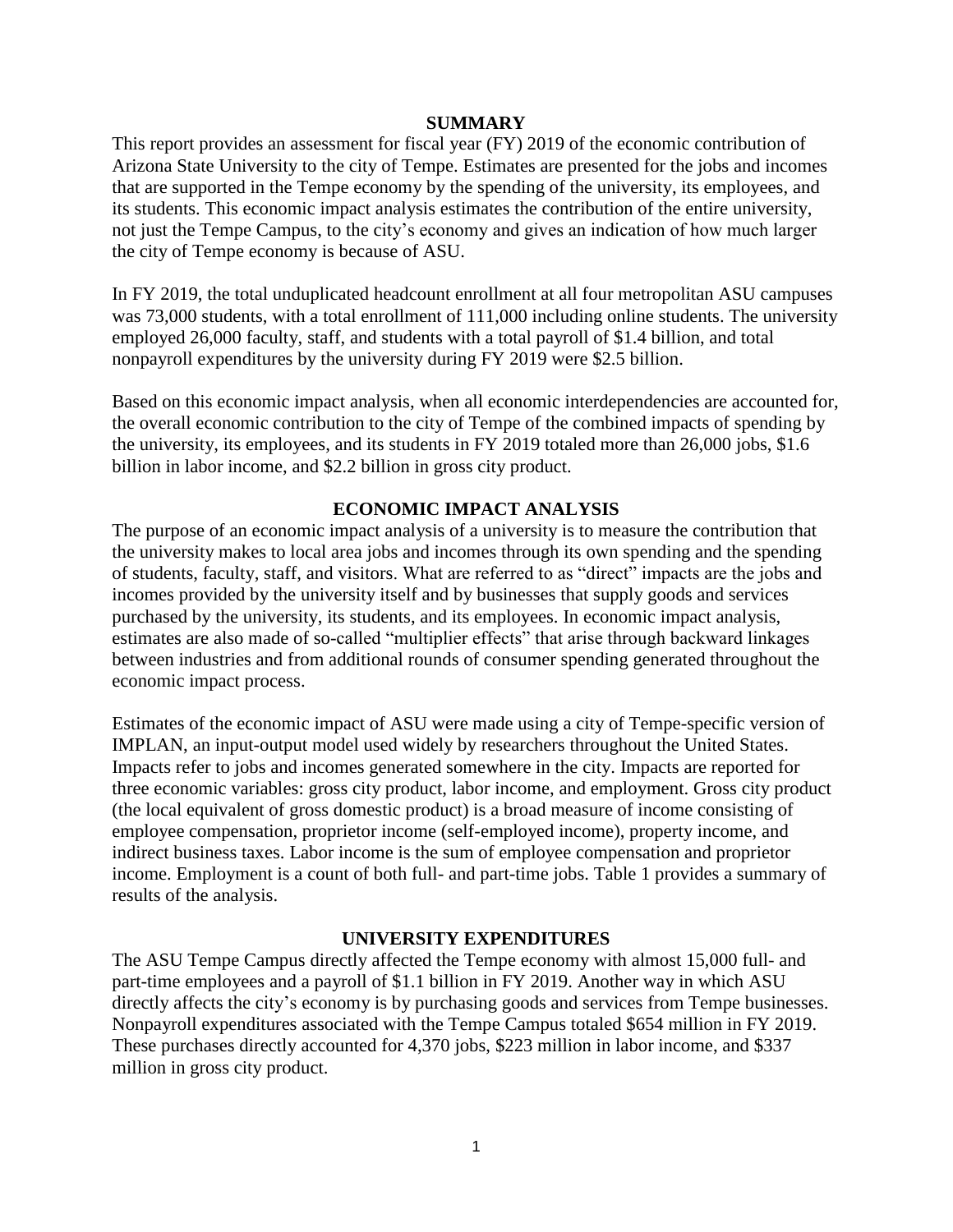## **TABLE 1 THE CONTRIBUTION OF ARIZONA STATE UNIVERSITY TO THE CITY OF TEMPE ECONOMY, FISCAL YEAR 2019**

|                                           | <b>Gross City</b> |                 |                   |
|-------------------------------------------|-------------------|-----------------|-------------------|
|                                           | <b>Product in</b> | Labor Income in |                   |
|                                           | <b>Millions</b>   | <b>Millions</b> | <b>Employment</b> |
| University Payroll and Employment         | \$1,263           | \$1,089         | 14.970            |
| <b>University Nonpayroll Expenditures</b> | 538               | 347             | 6,530             |
| Spending by Faculty and Staff             | 101               | 54              | 1.070             |
| <b>Student Spending</b>                   | 268               | 122             | 2,760             |
| Visitor Spending                          | 54                | 36              | 1.030             |
| <b>Total Economic Impact</b>              | \$2,224           | \$1,648         | 26.360            |

Source: Center for Competitiveness and Prosperity Research, L. William Seidman Research Institute, W. P. Carey School of Business, Arizona State University.

University purchases induce secondary or multiplier effects in an economy. These effects occur when immediate suppliers of products to the university purchase intermediate goods and services from upstream suppliers and when all affected suppliers hire additional employees who, in turn, make consumer purchases and pay taxes that support government programs. The secondary effects affecting the city of Tempe economy of ASU nonpayroll expenditures were estimated to be 2,160 jobs, \$124 million in labor income, and \$201 million in gross city product. The total impact of university purchases on the city's economy was 6,530 jobs, \$347 million of labor income, and \$538 million in gross city product in FY 2019.

## **EMPLOYEE SPENDING**

The university contributes to the Tempe economy not only by providing jobs for city residents, but also through the purchases of goods and services from local businesses by ASU employees. Consumer expenditures from ASU salaries earned by faculty and staff who were residents of Tempe were estimated to be \$139 million in FY 2019. This spending was directly responsible for 590 jobs, \$27 million in labor income, and \$57 million in gross city product for the city of Tempe.

As with institutional spending, consumer expenditures generate secondary or multiplier effects throughout an economy. Spending by ASU faculty and staff had a secondary impact on the Tempe economy of 480 jobs, \$27 million in labor income, and \$44 million in gross city product. In total, expenditures by ASU faculty and staff accounted for 1,070 jobs, \$54 million worth of labor income, and \$101 million in gross city product for the city of Tempe in FY 2019.

### **STUDENT SPENDING**

More than 110,000 students were enrolled at ASU during the 2018-19 academic year. Because of their sheer number, ASU students exert an enormous influence on the local economy. The student population at ASU's four metropolitan campuses was directly responsible for \$1.2 billion worth of spending, excluding tuition. The direct impact of spending by students who lived in Tempe on the city's economy produced 1,680 jobs, \$61 million in labor income, and \$167 million in gross city product.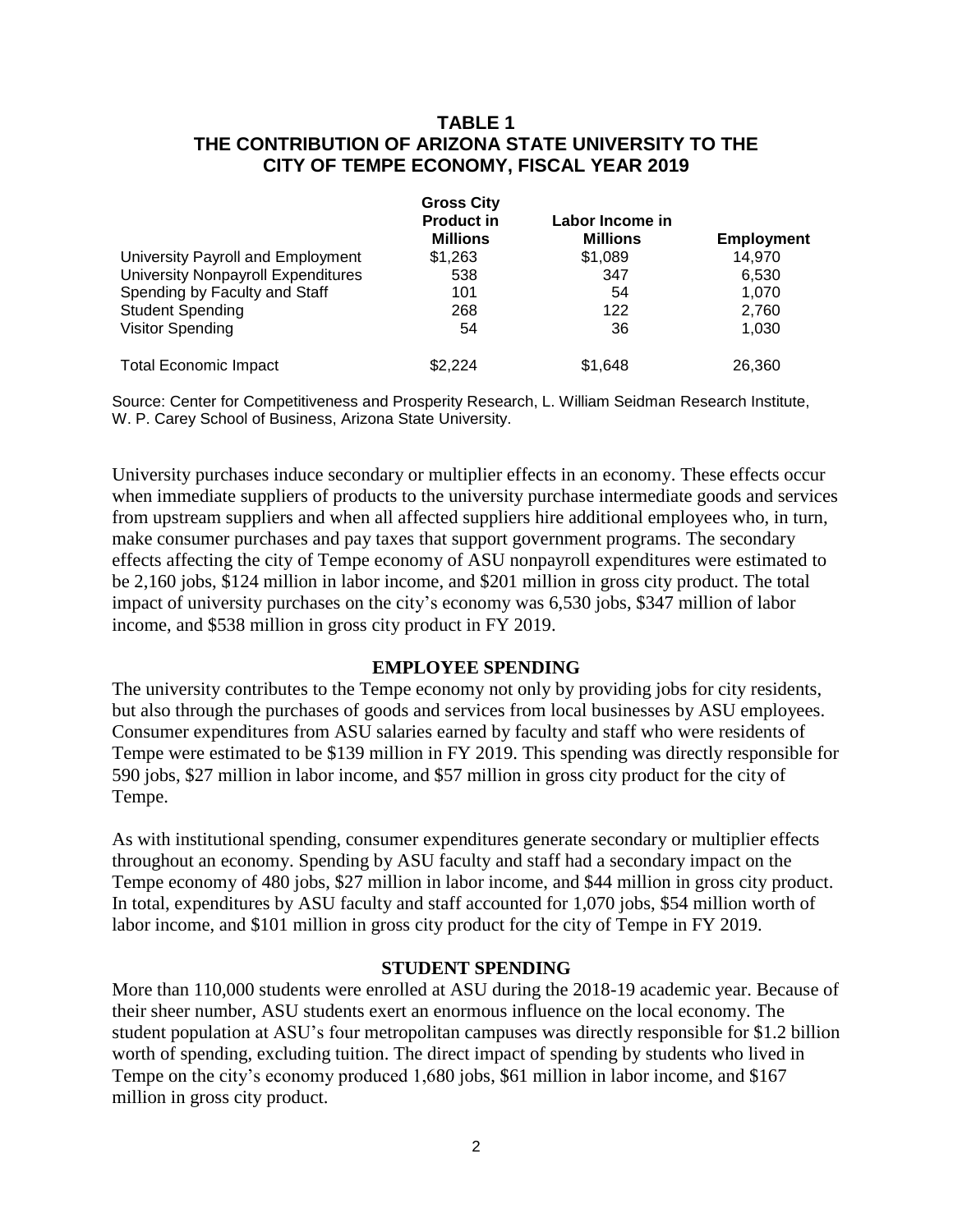The secondary effect of ASU student expenditures on the city's economy was an additional 1,080 jobs, \$61 million in labor income, and \$101 million of gross city product. The total economic contribution to the Tempe economy of spending by the ASU student population was 2,760 jobs, \$122 million worth of labor income, and \$268 million in gross city product.

#### **VISITOR SPENDING**

Athletic events, cultural activities, conferences and other programs draw large numbers of visitors to Arizona State University campuses each year. In addition, parents and friends visit students, and prospective students and their families make evaluation visits to the Metro Phoenix area. While many of those who attend ASU activities are local residents, it is estimated that outof-town visitors spent an estimated \$72 million on lodging, food, entertainment and other goods and services during FY 2019. Much of this visitor activity is centered on the Tempe Campus, providing the city with 1,030 jobs, \$36 million in labor income and \$54 million in gross city product.

### **TOTAL ECONOMIC IMPACT**

The total employment impact of ASU for the city of Tempe, including university employees and all other jobs indirectly induced, was 26,360 jobs. The total labor income for the Tempe economy associated with these jobs was estimated to be \$1.6 billion, and ASU's overall contribution to FY 2019 gross city product was \$2.2 billion.

### **APPENDIX**

The estimates of the contribution of ASU to the city of Tempe economy for FY 2019 were based directly on the results of the latest annual update (*Fiscal Year 2019 Update*) of the Office's 2016 economic impact analysis (ASU Office of the University Economist, *The Contribution of Arizona State University to the Arizona Economy Fiscal Year 2016*, January 2017, [https://economist.asu.edu/arizona-universities\)](https://economist.asu.edu/arizona-universities). Unless otherwise indicated, all primary employment and expenditure data refer to FY 2019 and are valued in terms of 2019 dollars. University employment, payroll, and expenditure data by campus refer to the four metropolitan campuses — Tempe, West, Polytechnic, and Downtown Phoenix.

Data on ASU employment and expenditures were derived from university administrative records. The employment figures by campus used in this report are not equivalent to the total job figure in the overall ASU impact study — the individual campus figures sum to 20,510 versus 18,564 reported in the overall study. A special tabulation of ASU budget accounts provided the information on university expenditures by campus. The labor income component (salary and wages plus employee-related expenditures) by campus used in this report are not equivalent to the total labor income figure in the overall ASU impact study — the individual campus figures sum to \$1,413 million versus \$1,364 million in the overall study.

This report treated the employee-related expenditures component of university expenditures differently than the approach in the overall ASU impact analysis. The university's employeerelated expenditures consist of multiple categories that include payroll (FICA) taxes, contributions to retirement plans, various types of insurance, and several programs that provide payments to employees. Although employee-related expenditures are formally part of